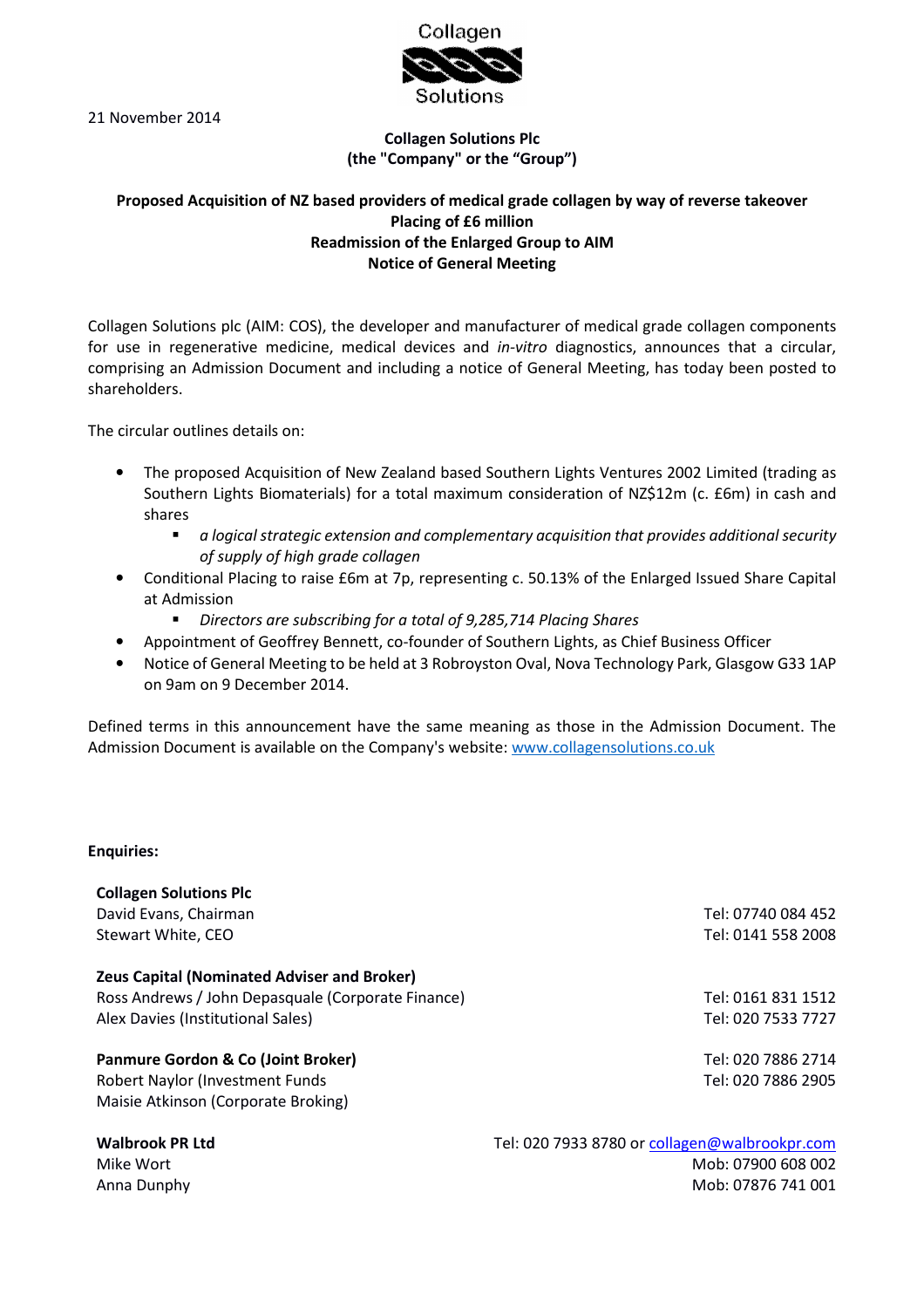### Introduction

The Company is pleased to announce it has agreed terms in respect of the acquisition of Southern Lights Biomaterials ("Southern Lights") and a Placing to raise £6 million, before expenses, by the issue of 85,714,286 new Ordinary Shares at 7p per share. The Acquisition, if completed, is of sufficient size to constitute a reverse takeover under the AIM Rules and is therefore subject to the approval of Shareholders at the General Meeting and the publication of an admission document.

A General Meeting of the Company has been convened for 9am on 9 December 2014 to be held at the offices of Collagen Solutions plc, 3 Robroyston Oval, Nova Technology Park, Glasgow G33 1AP.

### Information on Southern Lights

Southern Lights was co-founded in 2003, by Geoffrey Bennett after BSE discoveries in US and Canada left a gap in the market for a New Zealand-based bovine supply chain for medical device manufacturers. It is based in the North Island of New Zealand, and benefits from the logistical advantage of being close to a readily available and consistent supply of source tissue from a country ranked by the World Organisation for Animal Health as a "negligible BSE risk" country. Southern Lights Biomaterials is a provider of processed and semiprocessed biomaterials to medical device manufacturers, to an international client base. In addition, it provides consultancy services focussing on collagen, collagen related services and regulatory support to its customers.

Southern Lights' customers are medical device manufacturers. Its largest customer is based in South Korea and represented 63 per cent of total revenues for the year to 31 March 2014. It entered into a 5 year agreement with Southern Lights' in April 2011 for the supply of collagen and subsequently extended to 31 March 2018.

In the three years to 31 March 2014, it made sales to 28 different customers. The audited accounts to 31 March 2014 showed revenue of £1,266,524 and EBITDA of £273,911.

Its ISO 13485 certified production and engineering facility are based at Marton, New Zealand. This controlled environment facility includes, ISO Class 7 Clean Rooms, segregated processing areas, specific rooms for separate products to avoid cross contamination and a vacuum freeze drying facility. From these facilities Southern Lights supplies the following products:

- Processed biomaterials mainly Type 1 Collagen, a 'rope-forming' collagen that can be found almost everywhere in the body, making it a logical choice for implantable tissue scaffolds;
- Preserved pericardium a tough double layered membrane which covers and protects the heart from external shock, providing strength and extensibility and used for manufacturing the operational parts in bioprosthetic heart valves; and
- Semi-processed biomaterials this primarily relates to pericardium and tendon, but to a lesser degree includes hide, bone, tendon, glands and blood vessels.

In addition, Southern Lights supports established and emerging medical device companies working to develop new or improved products for market. It can deliver engineered biomaterials with specific properties to companies focussed on medical device product design, testing and approval.

Southern Lights manages the supply chain logistics for its customers in relation to delivery of product including transport logistics from Australasia to customer production facilities and export documentation and country-specific import documentation. It also provides regulatory support to assist its customers to meet the requirements for the use of animal products.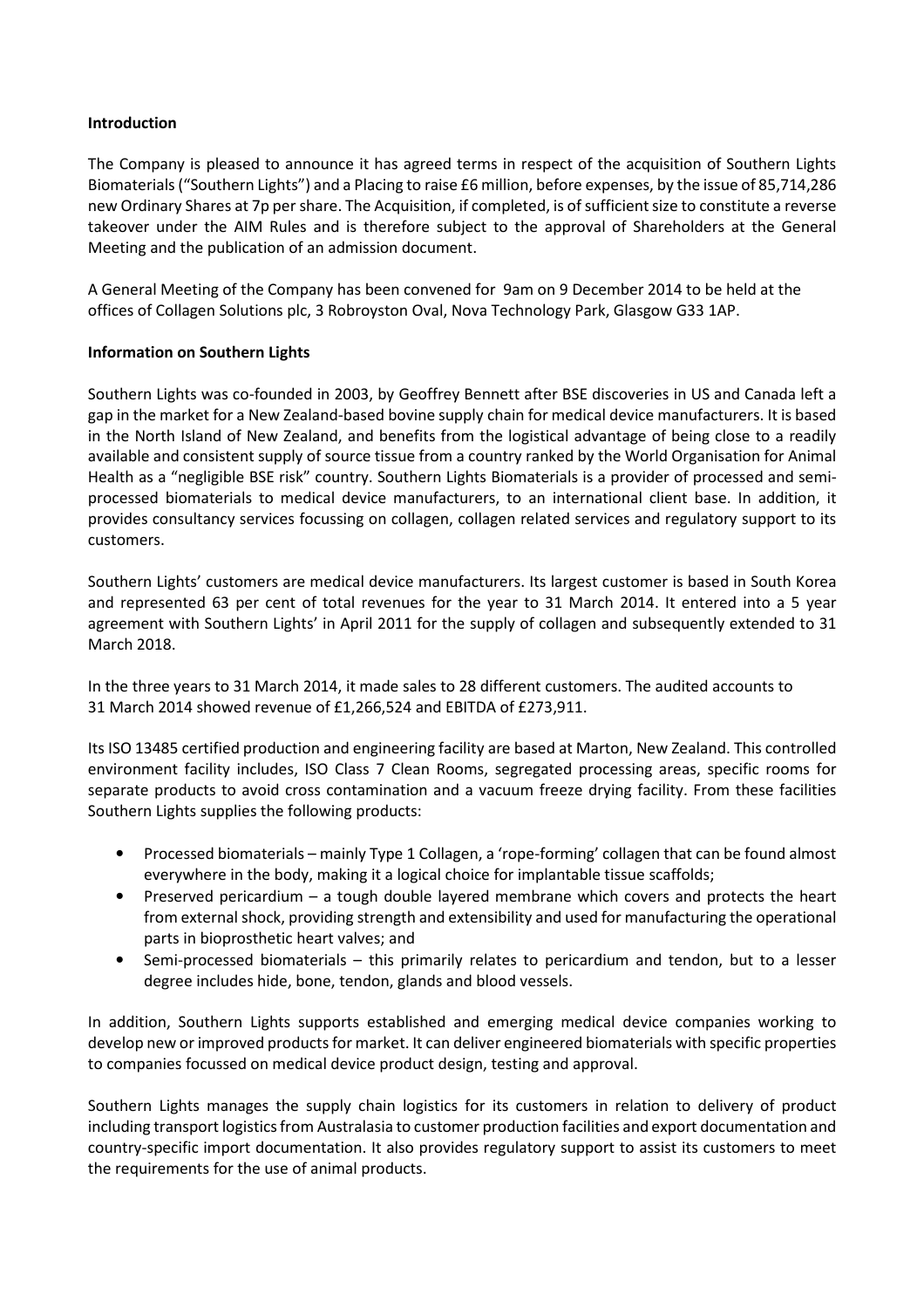### Rationale for the Acquisition

The Directors believe that the acquisition of Southern Lights will further de-risk the Company's business model, is a logical strategic extension and complementary in nature to the Company's existing business as well as providing security of supply of high grade collagen from a negligible BSE risk country. Southern Lights Biomaterials is established in the direct sourcing and primary processing of biomaterials, including collagen from New Zealand, a country the World Health Organisation for Animal Health describes as having 'negligible BSE risk' whilst the Company focusses on converting sourced collagen into higher value formulations and devices for its customers. Southern Lights' sourcing of pericardium biomaterials brings an added product and service capability to the group. The Enlarged Group will have operational activities at either end of the supply chain with other benefits, in the Directors' opinion, expected to be increased capacity close to sources of raw material, a wider international customer base with ability to access Asia, and increased IP and know-how associated with the processing of biomaterials.

The Directors believe that the Acquisition is the next step in its objective to build a significant global biomaterials business, that is able to assist customers in expediting the transition of their products from development through to manufacture. The Company will achieve this through provision of cost effective, functional collagen and other biomaterials and devices, across a range of clinical indicators, for the ultimate benefit of providing effective and affordable treatment to patients.

### Principal terms of the Acquisition

The consideration will take the form of cash and Consideration Shares up to a maximum amount of NZ\$12 million (circa £6 million).

The initial consideration of NZ\$8 million (circa £4 million) to be paid on Completion will be satisfied by NZ\$5 million (circa £2.5 million) in cash and NZ\$3 million (circa £1.5 million) by the issue of the Consideration Shares. In addition, up to a further NZ\$4 million (circa £2 million) to be satisfied in cash will be made depending on the achievement of certain future performance criteria. If Southern Lights' sales reach NZ\$6.5 million (equivalent to circa £3.25 million) in any of the years to the year ended 31 March 2017, and they are sustained in any of the following years during the period ended 31 March 2018, a maximum of NZ\$4 million (equivalent to circa £2 million) is payable. If the target sales are not met in that period a pro rata amount is payable subject to sales exceeding the base level of NZ\$2.5 million (equivalent to circa £1.25 million).

The Proposals are conditional, inter alia, on the passing of the Resolutions and Admission. If the Resolutions are approved by Shareholders, it is expected that trading on AIM in the Existing Ordinary Shares will be cancelled at 4.30 p.m. on 9 December 2014 and Admission will occur and dealings in the Enlarged Issued Share Capital will commence at 8.00 a.m. on 10 December 2014.

### Placing

Zeus Capital and Panmure Gordon have conditionally raised £6 million by way of a conditional placing by the Company with investors of the Placing Shares at the Placing Price. The Placing Shares will represent approximately 50.13 per cent. of the Enlarged Issued Share Capital at Admission. Pursuant to the Placing Agreement, the Company, the Directors and the Proposed Director have each given certain warranties (and the Company has given an indemnity) to Zeus Capital and Panmure Gordon, all of which provisions are customary for this type of agreement.

The Placing, which is not underwritten, is conditional, inter alia, on:

- the Resolutions being approved;
- the Acquisition being completed in all respects; and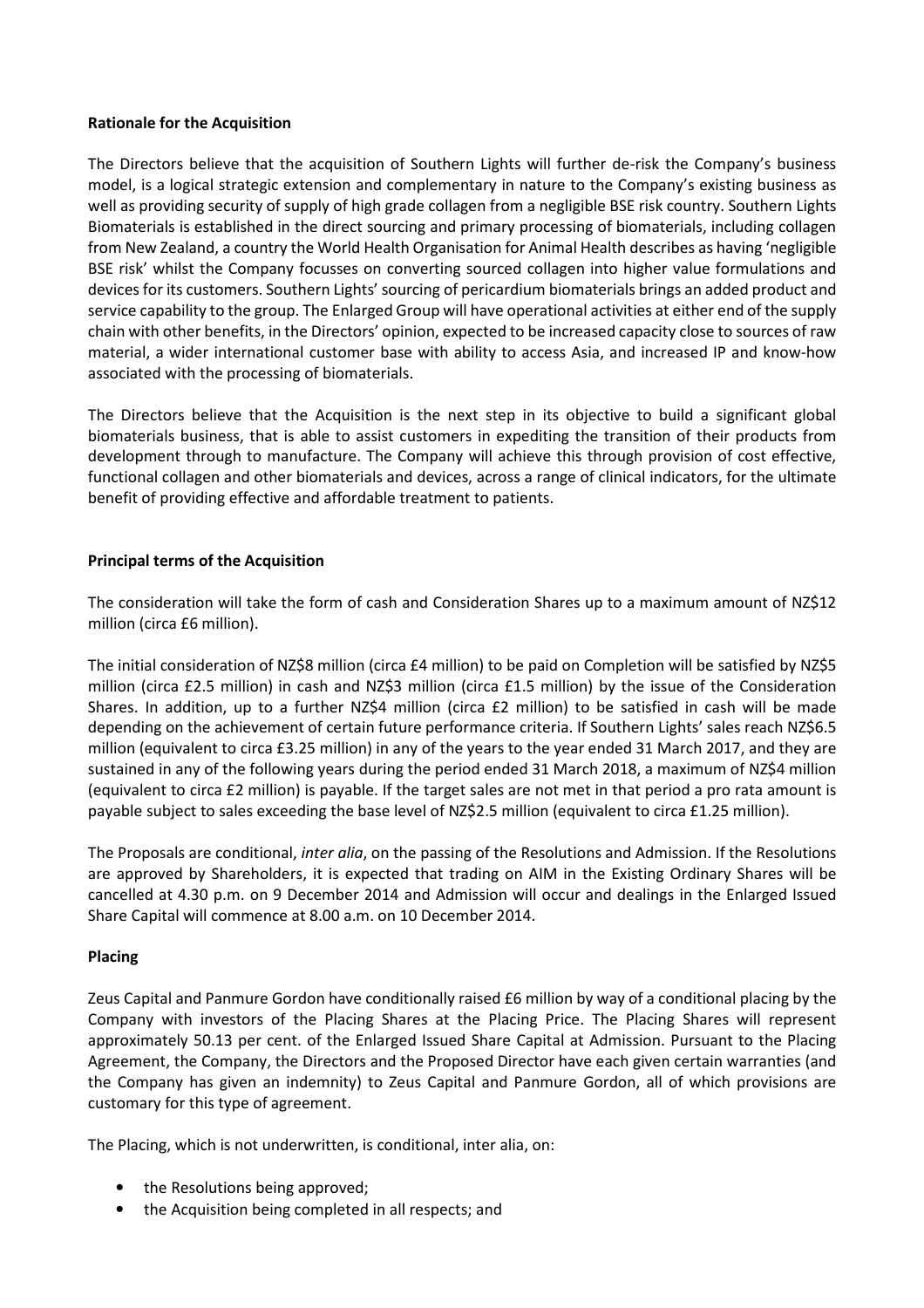• Admission occurring no later than 10 December 2014 (or such later date as Zeus Capital, Panmure Gordon and the Company may agree, being no later than 24 December 2014).

The estimated net proceeds of the Placing are approximately £5.23 million and will be used to partially fund the initial cash element of the consideration for the Acquisition (the balance coming from existing cash resources) and for working capital. The Directors are subscribing for shares in the Placing at the Placing Price as follows:

| Director               | Placing<br><b>Number</b><br>οf<br>Shares to be subscribed | Number of Ordinary Percentage of Enlarged<br><b>Shares held at Admission</b> Issued Share Capital |       |
|------------------------|-----------------------------------------------------------|---------------------------------------------------------------------------------------------------|-------|
| David Evans            | 7,142,856                                                 | 12,638,730                                                                                        | 7.39% |
| <b>Stewart White</b>   | 357,143                                                   | 3,464,327                                                                                         | 2.03% |
| Gillian Black          | 357,143                                                   | 357,143                                                                                           | 0.21% |
| Kevin Wilson           | 714,286                                                   | 1,792,296                                                                                         | 1.05% |
| <b>Malcolm Gillies</b> | 714,286                                                   | 1,214,286                                                                                         | 0.71% |

The participation of the Directors in the Placing constitutes a related party transaction for the purposes of Rule 13 of the AIM Rules (the "Related Party Transaction"). There are no independent directors for the purposes of providing the fair and reasonable statement required under Rule 13 of the AIM Rules. Zeus Capital, the Company's nominated adviser, considers that the terms of the Related Party Transaction are fair and reasonable insofar as Shareholders are concerned.

### Proposed Director

Upon completion of the Acquisition it is proposed that Brian Geoffrey Bennett is appointed to the Board with effect from Admission.

## Brian Geoffrey Bennett (Geoffrey) (Chief Business Officer, aged 54)

Geoffrey co-founded Southern Lights Biomaterials in 2003 and joined full time in early 2007 after relocating from Calgary, Canada. Geoffrey holds a Bachelor of Commerce degree from the University of Alberta and is a member of the Canadian Institute of Chartered Accountants. He has financial and operational experience including previously holding the chief financial role at three publicly traded Canadian companies (Pelorus Navigation Systems Inc., Circle Energy Inc. and Solid State Geophysical Inc.) as well as experience of early stage enterprises specialising in technology commercialisation.

### The Takeover Code

The acquisition of Collbio detailed in the Admission Document dated 10 December 2013 required the Company to apply to the Panel for a waiver of Rule 9 of the Takeover Code in order to permit the acquisition of Collbio and any subsequent issue of shares to David Evans, a director of the Company, upon exercise of an option granted to him by the Company on 29 March 2013 (the "Director Option") without triggering an obligation on the part of Concert Party to make a general offer to the Shareholders. The Panel agreed, subject to independent shareholders' approval on a poll, to waive the possible requirement for the Concert Party to make a general offer to all Shareholders where such an obligation would arise as a result of the acquisition of Collbio, the allotment of certain shares in the capital of the Company upon the satisfaction of certain performance targets relating to the deferred consideration payable to certain members of the Concert Party as sellers of Collbio (the "Deferred Consideration Shares") and any exercise of the Director Option.